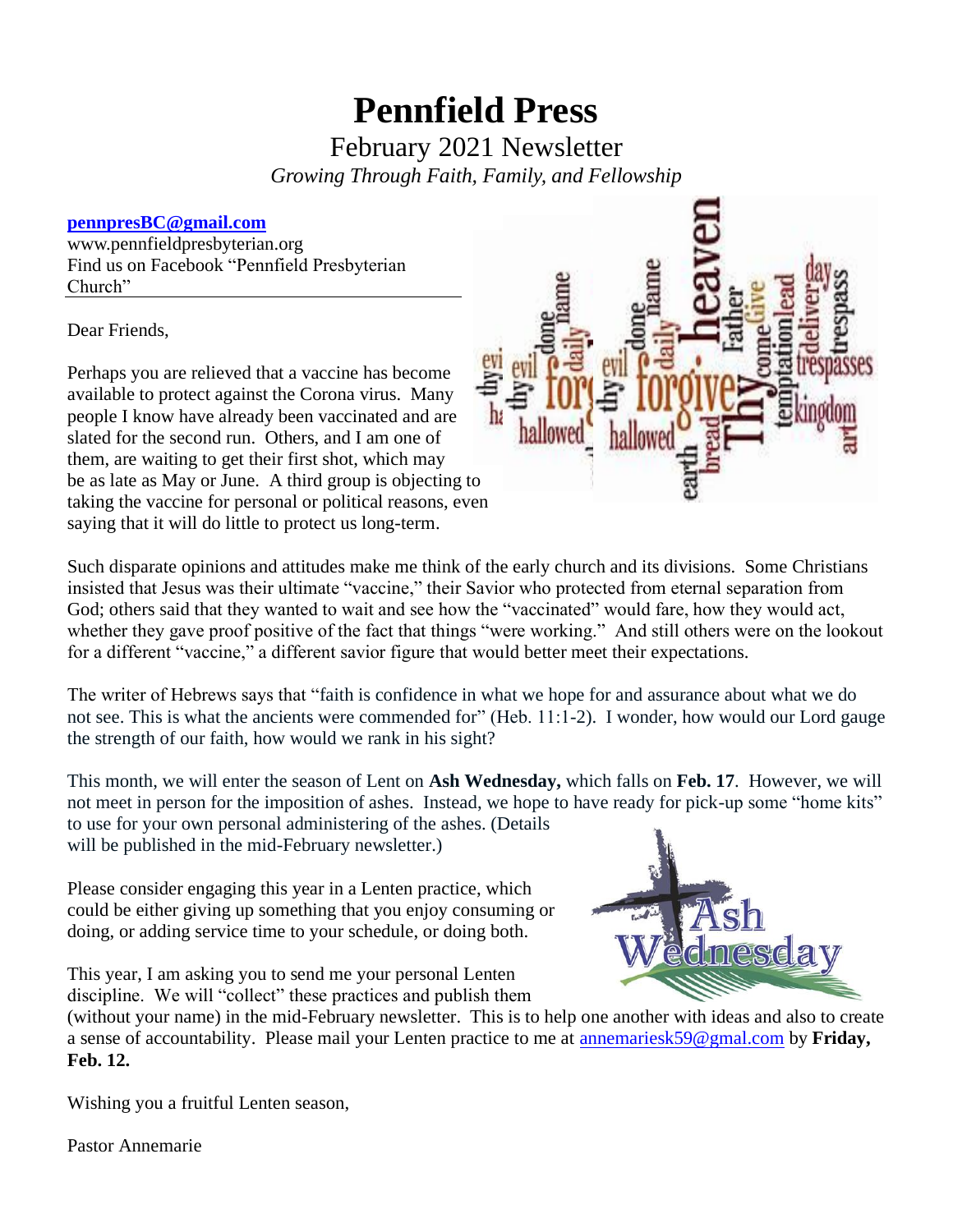

## **2021 Stewardship Campaign Overview**

Thanks to the overwhelming response and participation from our congregation we were able to complete yet again a successful stewardship drive resulting in a "BALANCED BUDGET" for 2021! We are all truly blessed to be part of such a caring and loving church family.

□ We received a total of 43 Pledges for \$101,908

 $\Box$  16 Members increased their pledge for a total amount of \$3,866. An average of \$242 per Pledge.

 $\Box$  There were 5 New Pledges for a total amount of \$5,120. An average of \$1,024 per Pledge.

 $\Box$  2 Members will give as they can.

 $\Box$  3 Members decreased their pledge for a total amount of \$960

□ 5 members who Pledged in 2020 did not Pledge for 2021 for a total amount of \$5,020. (3 of those will give when attending).

 $\Box$  Follow-up Letters will be sent to 8 members the week of February 1st.

## **Stewardship Drive Numbers**

| 2021 Pledge Summary | 2020      | 2021      | 2021 Pledges |           |            |           |                       |
|---------------------|-----------|-----------|--------------|-----------|------------|-----------|-----------------------|
|                     | Pledges   | Pledges   | Same         | Increased | <b>New</b> | Decreased | <b>Not</b><br>Renewed |
| # Pledges           | 48        | 43        | 19           | 16        |            | 3         | 5                     |
| Total Amount \$     | \$107,442 | \$101,908 | \$52,784     | \$35,604  | \$5,120    | \$8,400   | \$5,020               |
| Average Pledge \$   | \$2,238   | \$2,370   | \$2,778      | \$2,225   | \$1,024    | \$2,800   | \$1,004               |
| Median Pledge \$    | \$2,040   | \$2,000   | \$2,040      | \$1,500   | \$480      | \$2,400   | \$300                 |
| Change Amount \$    | NA        | NA        | NA           | \$3,866   | <b>NA</b>  | $-$ \$960 | <b>NA</b>             |
| Average Change \$   | NA        | <b>NA</b> | <b>NA</b>    | \$241.63  | <b>NA</b>  | $-$ \$320 | <b>NA</b>             |

## **Investment of Funds**

Over the last two years, we received several large-sized memorial funds. An Investment Committee was formed composed of the chairs of Stewardship and Mission, Administration, Worship, Property and Finance, the Treasurer, and the Pastor. The Committee recommended to invest \$150,000 in an 8-year annuity at 3.25% interest rate, and the investment was approved by Session.

Tom Beaver, Elder Stewardship and Mission Committee Chair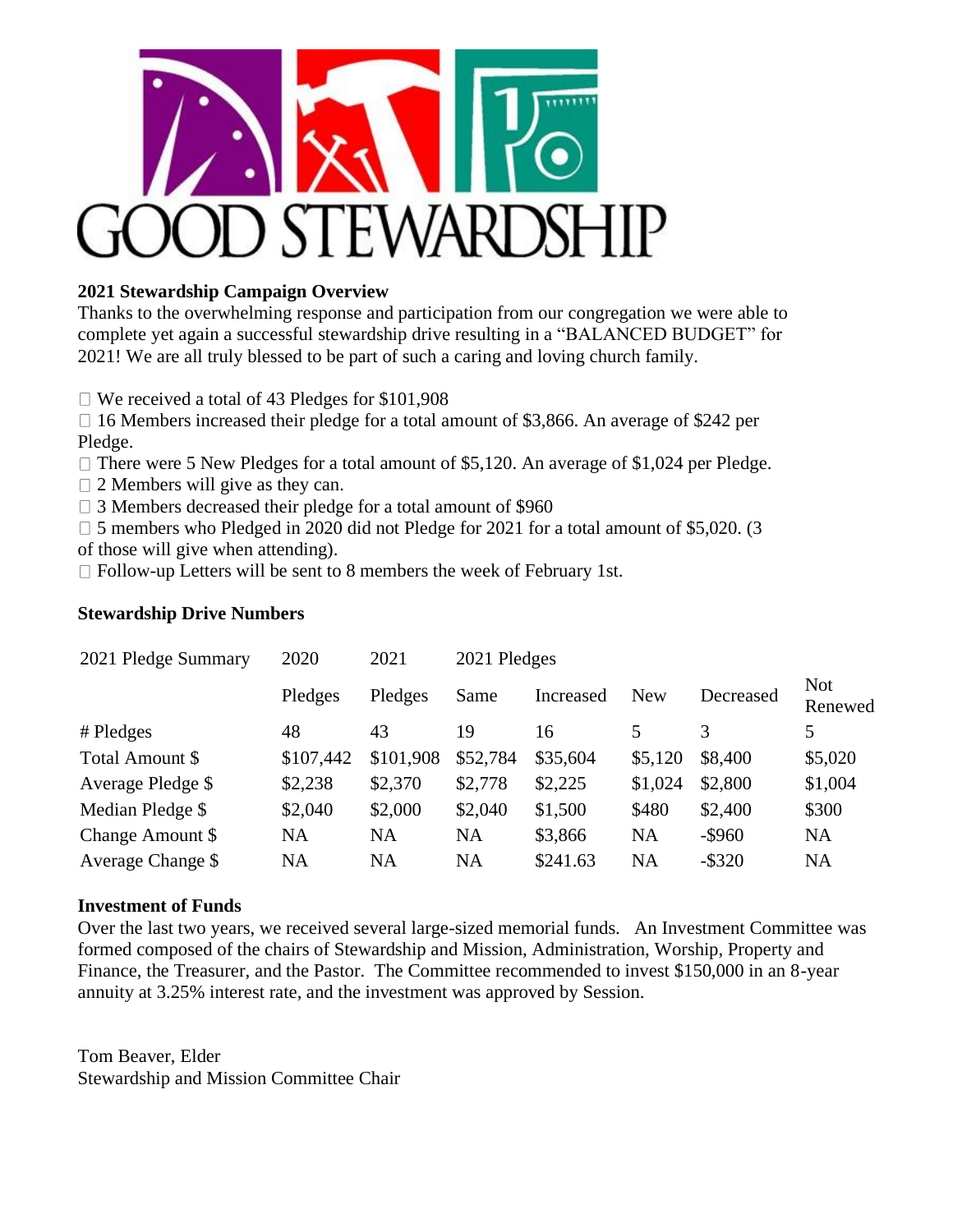

## **Property and Finance Committee Update**

Our boiler is up and running, using a minimum of energy. The second leaking pipe will have to be repaired yet. We hope that our insurance company will cover the cost of replacing this second pipe.

The sound and video system is fully installed and we plan on using it starting this month. The advantage will be better sound quality along with different views of the preacher, musicians, and our sanctuary.

--Lois Shubert, Chair Property and Finance Committee

# **Adult Education Classes on Sundays**

# **--Contemporary Issues Class**

This class meets weekly via Zoom on Sundays at noon. Addressed are topics generated by the "Wired Word," an educational service that takes news articles of current interest in the areas of social, economic, and political relevance and examines them through the lens of the Christian



faith. You will receive the articles with discussion questions beforehand. If you would like to join, please contact Tom Beaver at [thbeaver@aol.com](mailto:thbeaver@aol.com) or by phone.

# **--Book Study on Christian Practices**

What does it take to fully "operate" as a Christian? What are the essential "cylinders" that power us in our walk with Christ?



We are currently studying the five essential practices of the Christian life, taught by Pastor Annemarie. The book we are using is Adam Hamilton's The Walk, which is well-written and accessible. A few books are still available at church for \$12. The class will meet again on **February 7, 14, and 21**.

(No class on Jan. 31 due to our annual meeting.)

# **Worship: Meeting In-Person and Via Facebook Live**

We will continue to meet for in-person worship while also livestreaming via facebook. If you choose to attend worship, please be present at least ten (10) minutes prior to 10 a.m. Livestreaming will begin at 10 a.m. Entry will be at the main church door only. We will take your temperature there and expect you to wear a face mask the entire time of worship. You may sit in the designated areas to maintain social distancing. And you are asked to leave the building immediately following worship. Thank you all for working together!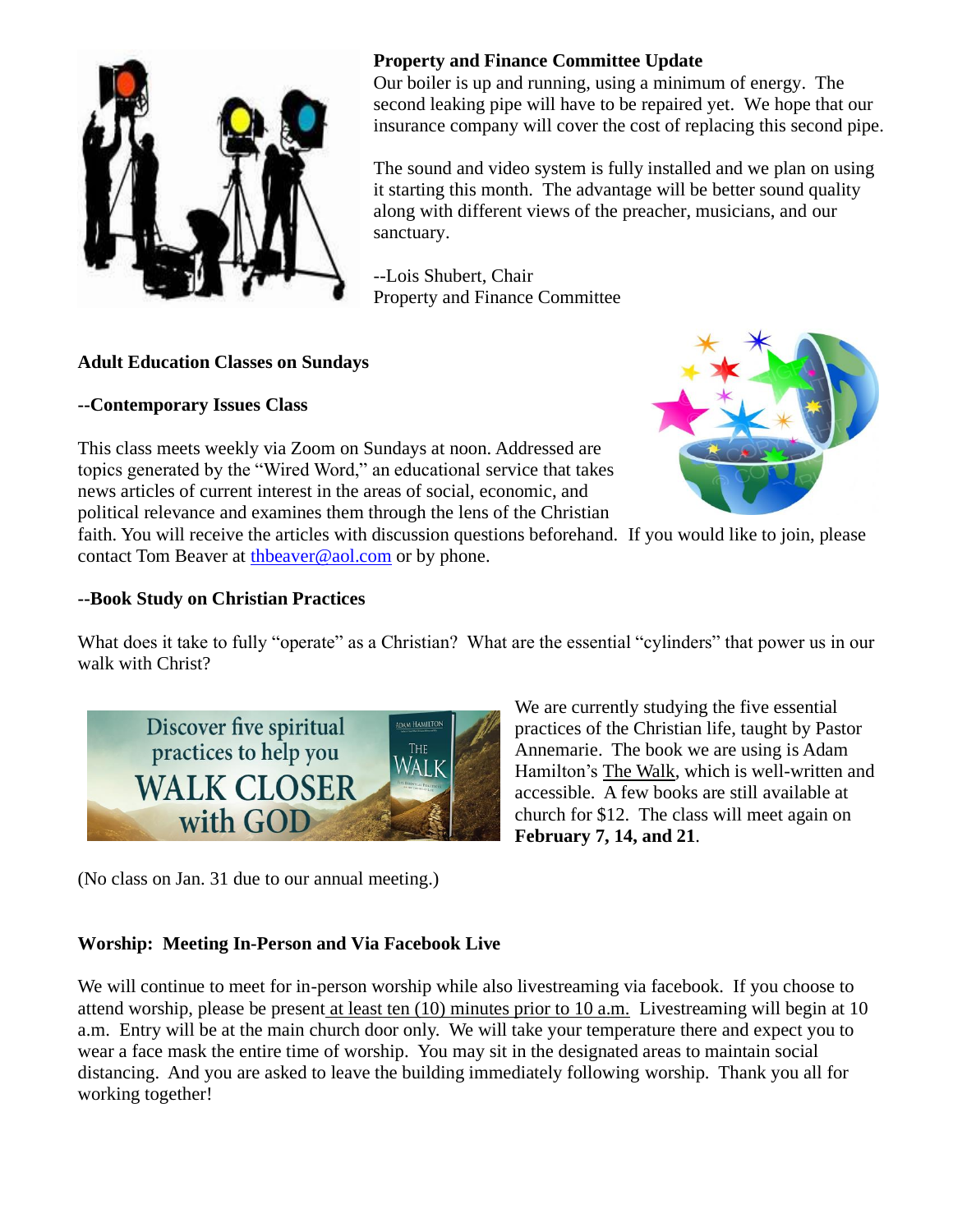## **Offering Envelopes**

We switched to having unmarked and undated boxes of offering envelopes. If you would like to have a box dropped off at your house or mailed to you, please contact the church office.

## **Financial Giving**

Thank you for your 2021 Pledge. We appreciate your support of our church programs and ministries. Giving statements will be mailed to shortly. For questions, please call our Financial Secretary, Jean Smith, at church, who will be available on Monday and Tuesday, 9 a.m to 1 p.m.

## **Online Giving**

A quick and easy way to give is through our church website, [www.pennfieldpresbyterian.org.](http://www.pennfieldpresbyterian.org/) Click on the Give Now button and create a Giving Profile. This will connect you with our



Church's Giving Page. Enter either credit card no. or bank routing number and account number. You have the option of giving to the General Fund, which supports our annual budget, or to specific projects, such as capital improvement or the deacons. Thank you for giving!

## **Musical Talent to Be Featured in February**

On Sunday, Feb. 7, we welcome back **Jaclyn Burke** on the violin, accompanied by **Gayla Metzger**.

On Sunday, Feb. 14, **Paula Krontz Harris** will lead us on the piano**.** Mrs. Harris has been a music teacher, a professional accompanist, and a church musician for most of her adult life.

We welcome back on Feb. 21 **Franklin Ballard** and look forward to his energetic and Spirit-filled musical leadership in worship.

And on Feb. 28, we will feature a video for worship that is sponsored by our Synod of the Covenant.

## **Livestreamed Weekly Worship**

Please worship with us regularly on Sunday morning at 10 a.m. via facebook live. And let us know you are

online by leaving a comment, liking, or sharing the video. Your "clicks" serve as our worship attendance pad. The worship videos stay up for the duration and can be accessed anytime on our church's facebook page. Each Wednesday is posted a devotion and on Fridays the scripture on which the upcoming sermon is based.

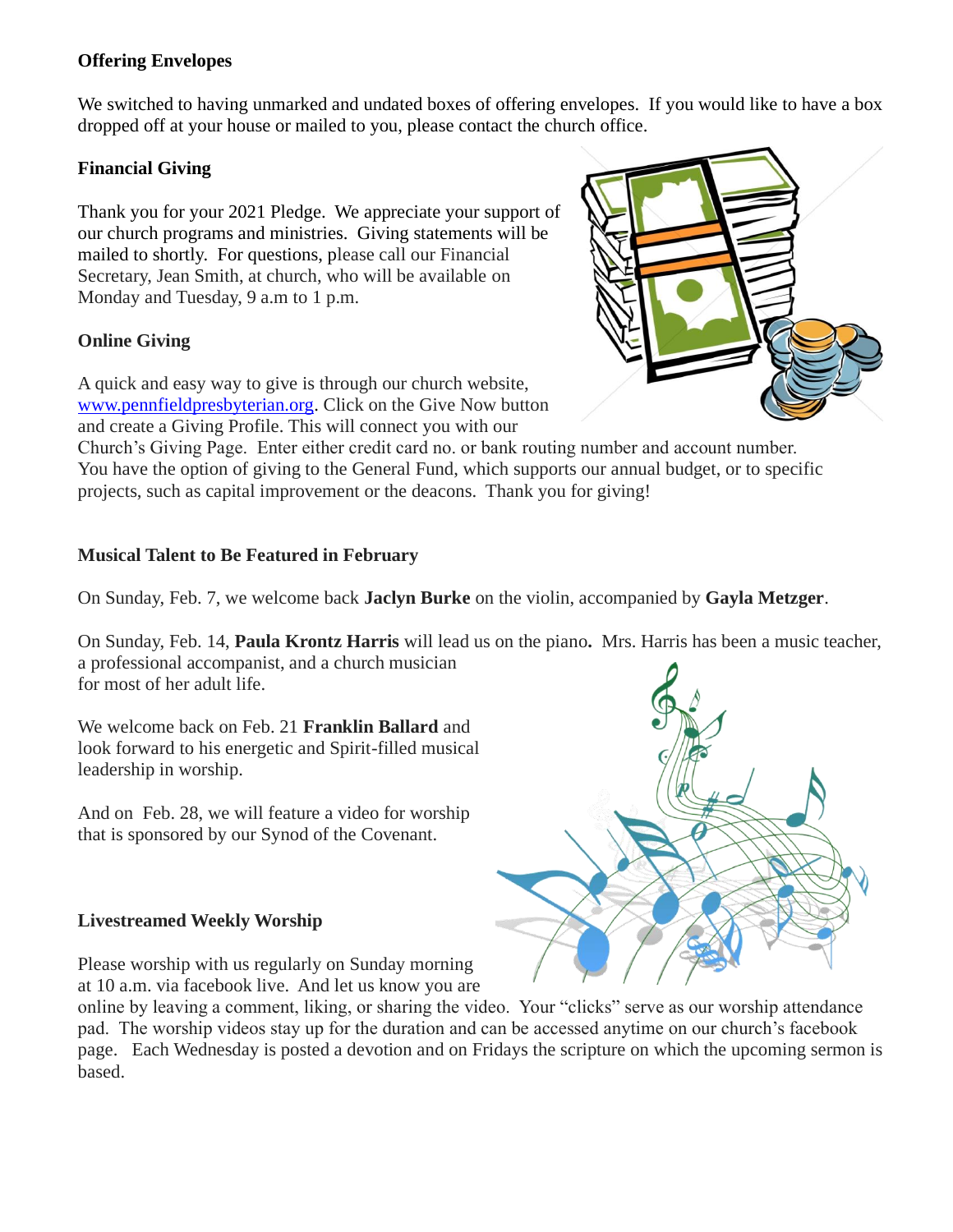

#### **Pastoral Care and Deacons' Ministry**

Please continue to check in with one another during this time of physical/social distancing. Our deacons have a system by which to connect by phone with our entire membership, so you might contact your deacon for help also. The new deacons will contact you shortly.

For prayer requests for the Deacons' prayer chain, please contact Susan Jordan, co-moderator of the Board of Deacons. For immediate needs, please contact Pastor Annemarie by e-mail, phone, or text.

#### **From the Co-Moderator of Deacons**

The Deacons would like to welcome the newest members to the Deacon board. Lila Back, Rosemary Hahn, Steve Phillips, Joy Thomas and Marcia VanVleet. They are excited about being a Deacon and ready to join into the activities.

We would also like to thank Ruth TenBroek and Mark Baxter for their tireless work as Deacons, they worked very hard on the committee and both recently completed 6 year terms. They will both be missed greatly.



If you have any prayer requests you would like to bring before the Deacons there are several ways to do this, you may 1) contact

'your' Deacon who will pass along the information, 2) contact AnneMarie and ask her to pass along the information to the Deacons or 3) contact one of the Co-Chairs of the committee Marie Hull (217) 791- 1278 or Susan Jordan (269) 317-9615. Your request will remain confidential within the Deacons and the prayer request will be added to our prayer chain.

Susan Jordan Board of Deacons, Co-Moderator **Monthly Evening Prayer on Feb. 3 at 6 p.m.**

We meet again **on Wednesday, Feb. 3 at 6 p.m.** via facebook live for evening prayer. Go to Annemarie Kidder on facebook and wait for the little red notification dot in the bell icon to appear. Click on that icon, and you will be joined in a live broadcast. Evening prayer is a time of scripture reading, a brief meditation, and lifting up those we wish to pray for. Simply put your requests in the comment section while we are live. And invite others to join.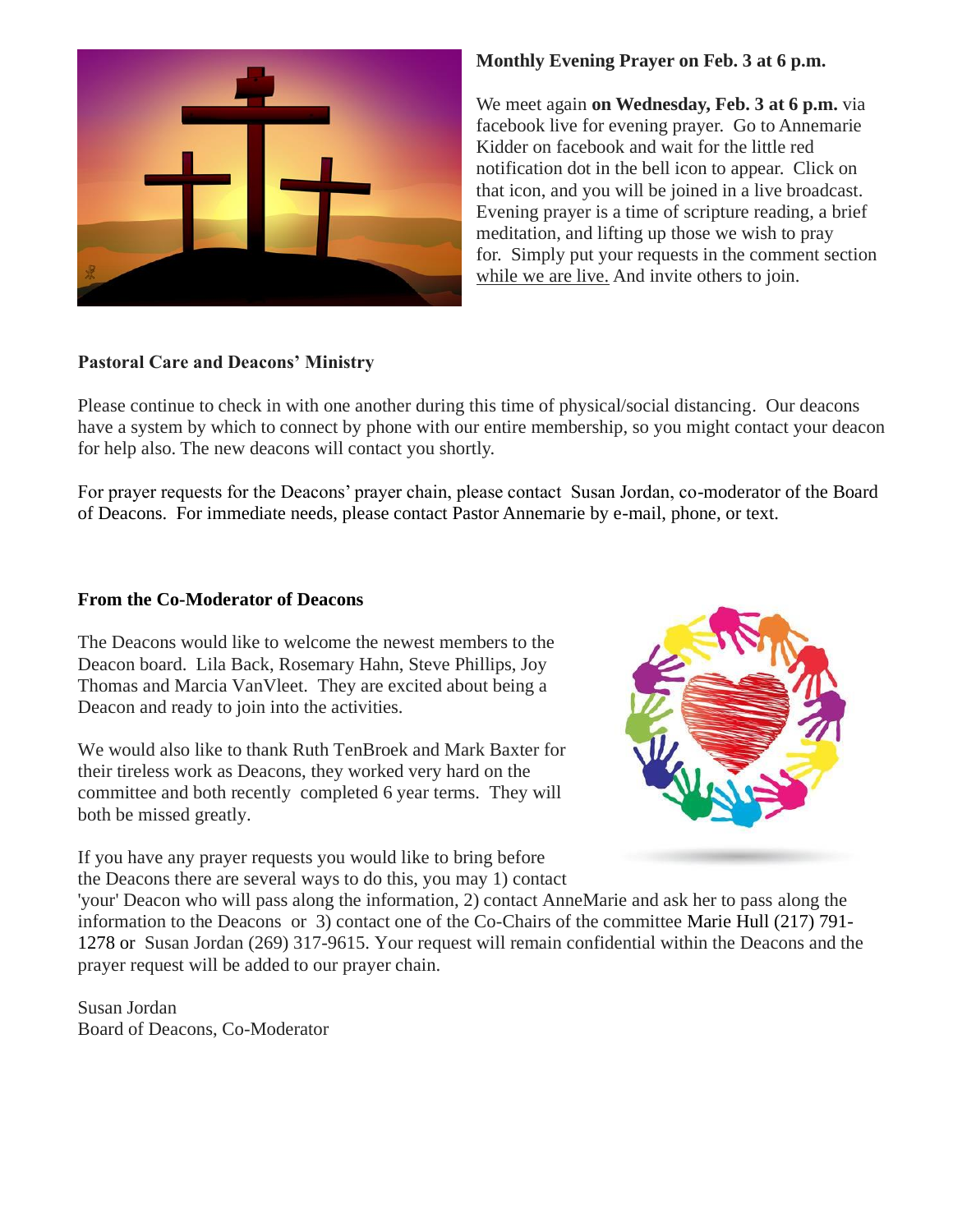#### **Membership Directory Update**

This year we will send out the updated Church Membership Directory via email. If you would like to have a printed copy, please contact the church office directly. Our financial church secretary, Jean Smith, will be available at church on **Mondays and Tuesdays from 9 a.m. to 1 p.m.**



#### **Northeast Food Pantry News**

The Meijer Holiday Simply Give campaign was a tremendous success raising \$6,490 to be divided among the six pantries in the Neighborhood Food Pantry Ministries (Northeast, Franklin, Love Thy Neighbor,

Urbandale, Parkway and Lakeview). Thanks to everyone who contributed helping to make this campaign so successful. In order to make sure the pantries have funds to put food on their shelves, Meijer is having a first time ever Simply Give winter campaign. This campaign will run from Sunday, February 14-Saturday, April 10, 2021. There will be two double match days Saturday, March 13 and Saturday, April 3. On double match days Meijer will contribute an additional \$20 for every \$10 contributed by the public. The cards will be available at the registers at the Meijer on Beckley during the entire winter campaign time. Thanks to everyone who is willing to contribute to make this campaign as successful as the holiday campaign. This is another opportunity to help your neighbors in need. I am again willing to take any donations to Meijer that people want to send to me. --Laurie Riley

Thanks to everyone who has been collecting and giving the Northeast Pantry your Family Fare receipts. We are working on collecting the last \$40,000 towards \$150,000 worth of receipts. This will be our third set of \$150,000. The pantry receives \$1000 for each set of \$150,000 worth of receipts we turn in. Esther Rayburn has been very gracious in taking on the counting and tallying of these receipts. It is a very time consuming endeavor.

I am also appealing for help in another way. After 19 years of volunteering, John Worthington has retired from pantry work. He had the responsibility of ordering and picking up food from the Food Bank once a week on Monday mornings and delivering and unloading the food at the Northeast Pantry. I am looking for someone who is willing to pick up from the Food Bank and unload at the pantry, perhaps on a rotating basis. Please let me or Elsie Page know if you or someone else is willing to help take on this mission. Thanks. --Laurie Riley

## **Presbyterian Women**

After nearly a year of "lockdown", it's time for PW to get back in the swing of things. Traditionally, we have participated in the Charitable Union coat drive in February and March. This year the theme is "Coins for Coats". We have also had a request for gloves for Purdy and North Penn Elementary schools. We will be accepting monetary donations for both programs through March, either through the office or donations at the church. Your support in these efforts is greatly appreciated. --Sara Galloway, Moderator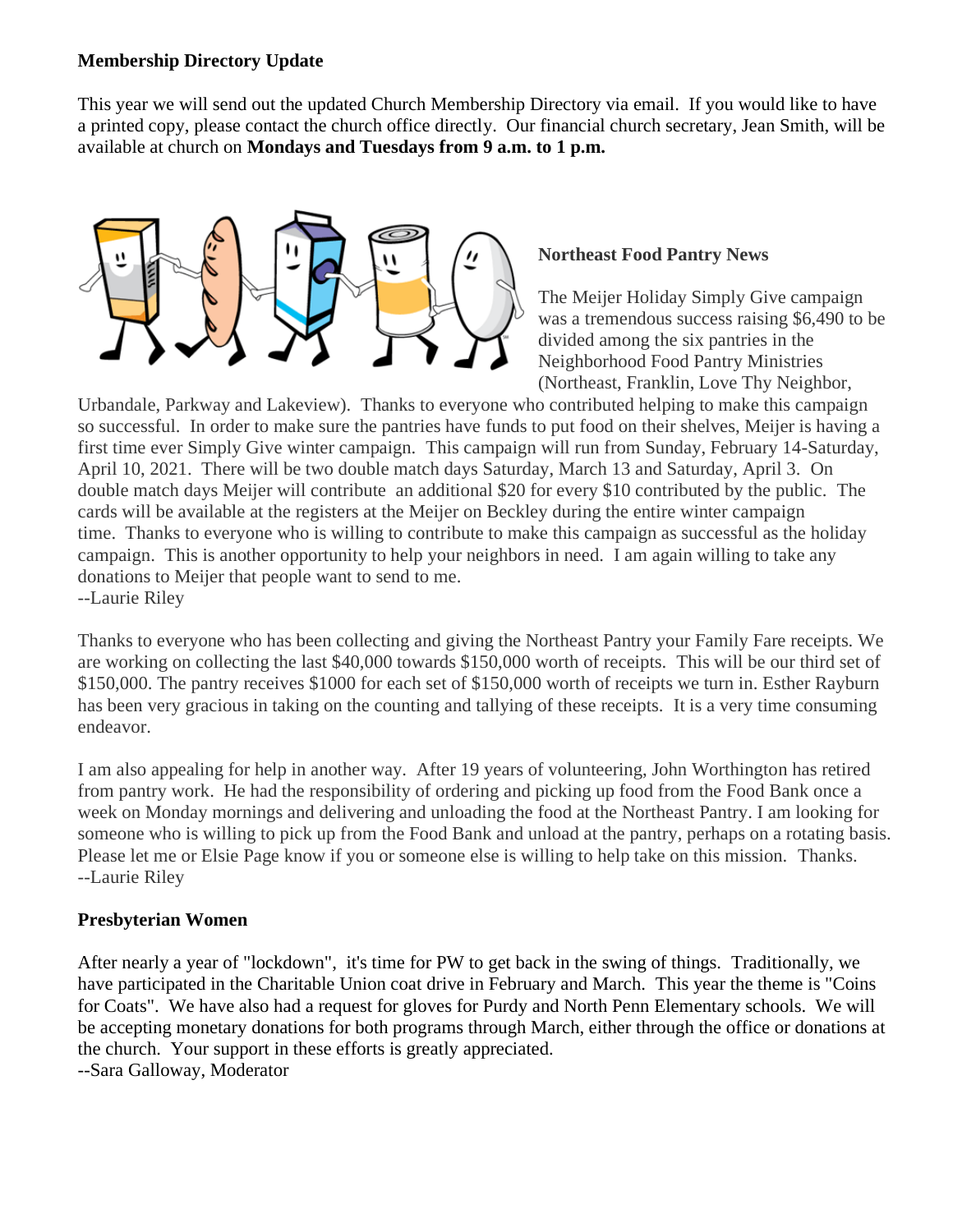## **Hannah Women's Circle**

Our group has continued to meet remotely. Those who have met via Zoom whether with video or by phone have enjoyed keeping in touch in this safe way. It amazes us how apt the study is for this time in our corporate and personal lives: Into the Light, Finding Hope Through Prayers of Lament. If you need help with getting on Zoom, please let Kathy Lyon or me know. Everyone is welcome whether or not you have the book. Next meeting: Tuesday, February 16, 2021 at 1 pm. We will cover Lesson Four, "Lamenting Death." -- Marie Hull, Co-Moderator

#### **Our Sympathy**

Our prayers are with the family of Marshall Hlatko, who joined the Church Triumphant last month. The committal will be private. A memorial service at church is planned for May or June.

#### **Thank You Note**

Our family would like to express our most sincere appreciation for your expressions of sympathy prior to, during and following our loss of Burrel. It means so much to us to feel we were cared for by all of you through your prayers, cards, notes, emails, phone calls, food, and other ways.

You are truly "our church family" and we love you.

Deanna, Denny, Dean, Christy and families

#### HAPPY BIRTHDAY

- Feb. 2: Ruth TenBroek
	- Kaylee Tucker
	- 5: Donna Teichman
	- 6: Joan Jarrard
	- 7: Mike Monroe
	- 8: Gayla Metzger
	- 9: Don Preston
	- 11: Chloe Paul
	- Samantha Elliot
	- 13: Bart Sleper Leon White
	- 14. Dennis Shaffer
	- 21: Kelly Shaffer
	- 26: Lois Shubert Mark Atma Don Hammond
	- 27: Annemarie Kidder
	- 28: Lois Fleming

#### HAPPY ANNIVERSARY

- Feb. 14 Steve & Saskia Phillips Joe & Jean Schlubatis
	- 24 Ross & Joan Jarrard